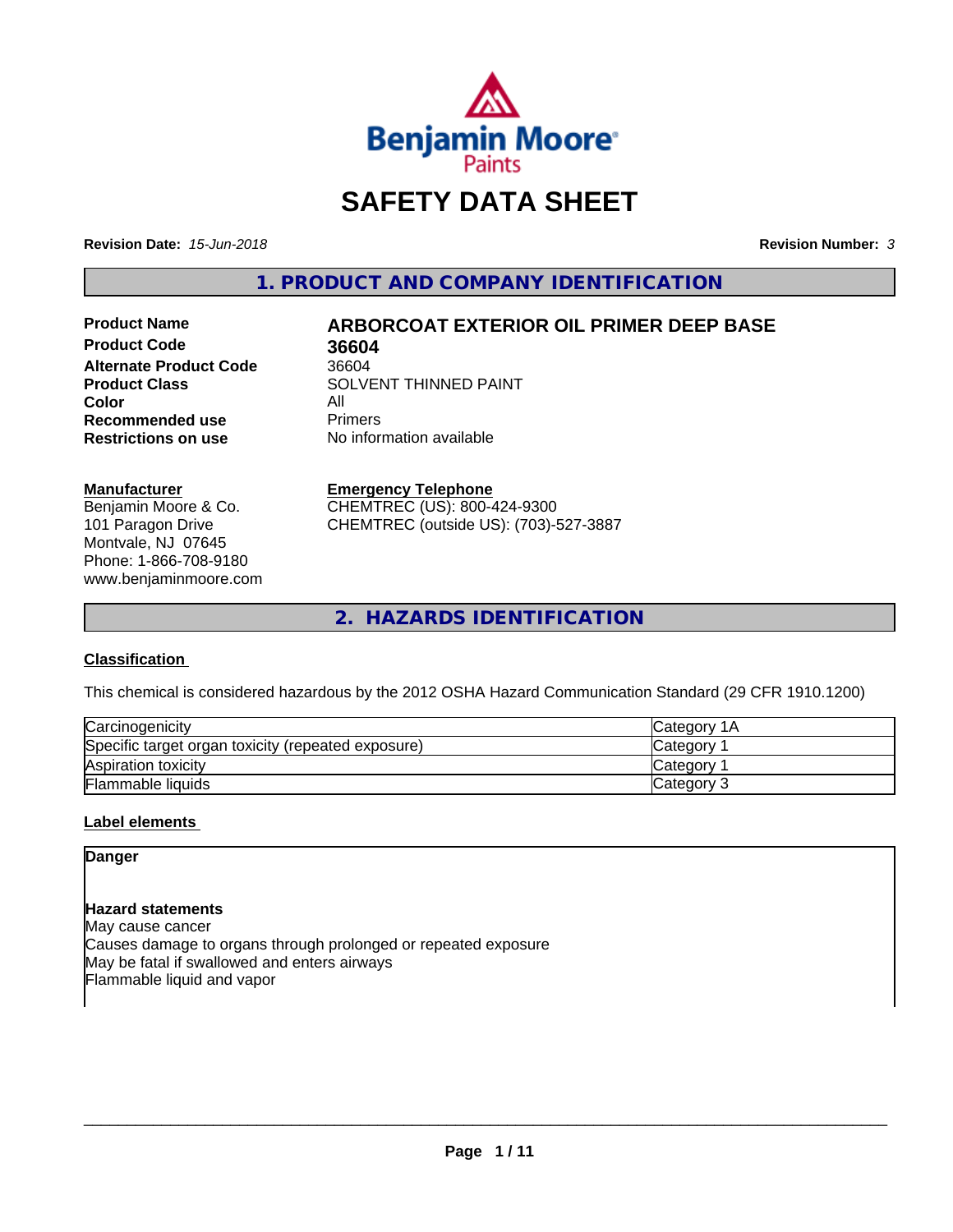

**Appearance** liquid **Odor** solvent

## **Precautionary Statements - Prevention**

Obtain special instructions before use Do not handle until all safety precautions have been read and understood Use personal protective equipment as required Do not breathe dust/fume/gas/mist/vapors/spray Wash face, hands and any exposed skin thoroughly after handling Do not eat, drink or smoke when using this product Keep away from heat, hot surfaces, sparks, open flames and other ignition sources. No smoking Keep container tightly closed Ground/bond container and receiving equipment Use explosion-proof electrical/ventilating/lighting/equipment Use only non-sparking tools Take precautionary measures against static discharge

\_\_\_\_\_\_\_\_\_\_\_\_\_\_\_\_\_\_\_\_\_\_\_\_\_\_\_\_\_\_\_\_\_\_\_\_\_\_\_\_\_\_\_\_\_\_\_\_\_\_\_\_\_\_\_\_\_\_\_\_\_\_\_\_\_\_\_\_\_\_\_\_\_\_\_\_\_\_\_\_\_\_\_\_\_\_\_\_\_\_\_\_\_

## **Precautionary Statements - Response**

IF exposed or concerned: Get medical advice/attention **Skin** IF ON SKIN (or hair): Remove/Take off immediately all contaminated clothing. Rinse skin with water/shower **Ingestion** IF SWALLOWED: Immediately call a POISON CENTER or doctor/physician Do NOT induce vomiting **Fire** In case of fire: Use CO2, dry chemical, or foam for extinction

#### **Precautionary Statements - Storage**

Store locked up Store in a well-ventilated place. Keep cool

#### **Precautionary Statements - Disposal**

Dispose of contents/container to an approved waste disposal plant

#### **Hazards not otherwise classified (HNOC)**

Rags, steel wool or waste soaked with this product may spontaneously catch fire if improperly discarded

#### **Other information**

No information available

| 3. COMPOSITION/INFORMATION ON INGREDIENTS |
|-------------------------------------------|
|-------------------------------------------|

| ™ho.<br>--<br>name | <br>м.                                           | . .<br>$\sqrt{2}$ |
|--------------------|--------------------------------------------------|-------------------|
| imathn             | $\sqrt{2}$<br>$\sim$ $\sim$<br>$-55$<br>-บน<br>ີ | -<br>w            |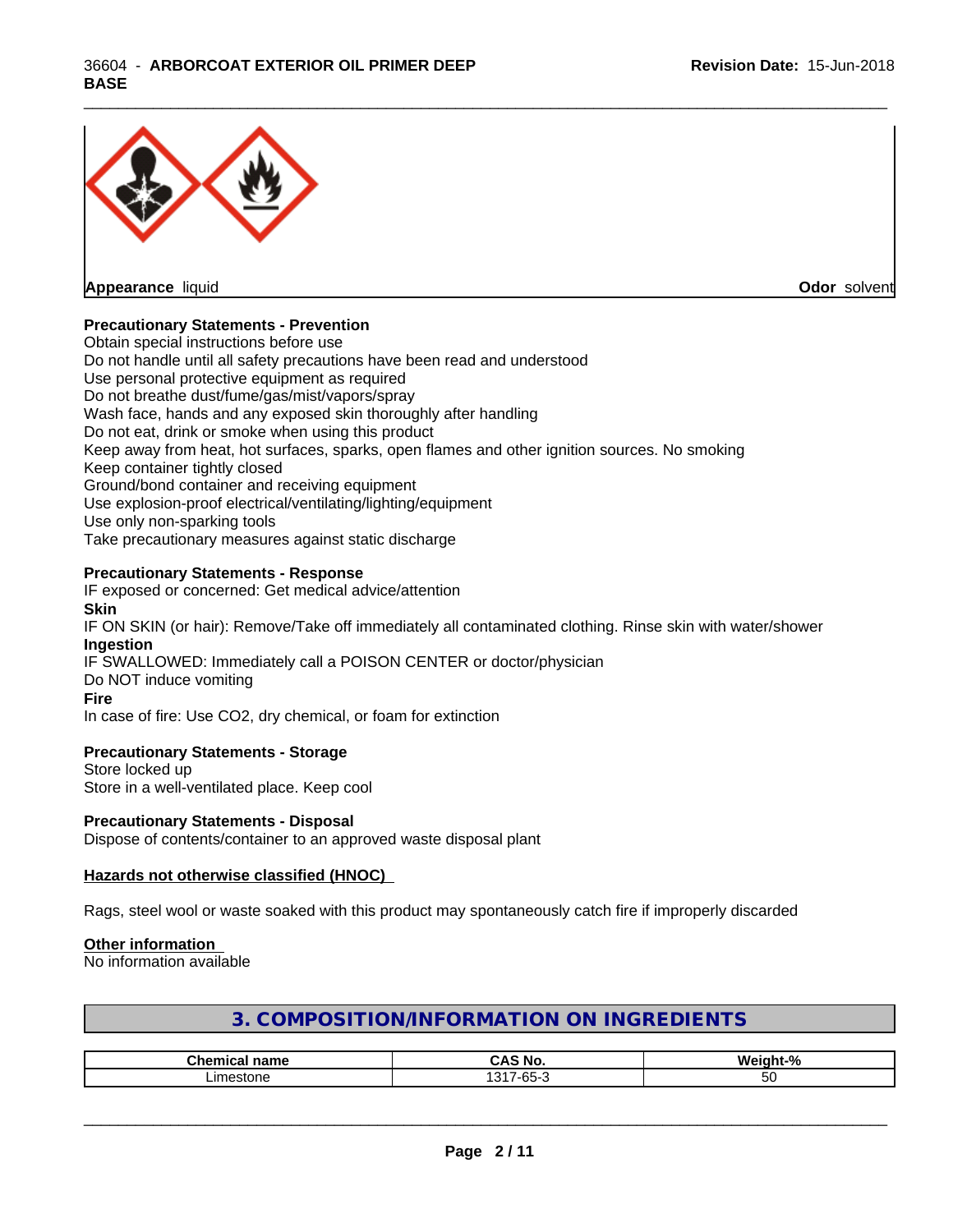| Solvent naphtha, petroleum, medium aliphatic | 64742-88-7     | n r<br>້ |
|----------------------------------------------|----------------|----------|
| Titanium dioxide                             | 13463-67-7     |          |
| Silica, crystalline                          | 14808-60-7     | v.J      |
| Ethyl benzene                                | $100 - 41 - 4$ | v.J      |

\_\_\_\_\_\_\_\_\_\_\_\_\_\_\_\_\_\_\_\_\_\_\_\_\_\_\_\_\_\_\_\_\_\_\_\_\_\_\_\_\_\_\_\_\_\_\_\_\_\_\_\_\_\_\_\_\_\_\_\_\_\_\_\_\_\_\_\_\_\_\_\_\_\_\_\_\_\_\_\_\_\_\_\_\_\_\_\_\_\_\_\_\_

|                                                  | 4. FIRST AID MEASURES                                                                                                                                                                                                   |
|--------------------------------------------------|-------------------------------------------------------------------------------------------------------------------------------------------------------------------------------------------------------------------------|
| <b>General Advice</b>                            | If symptoms persist, call a physician. Show this safety data sheet to the doctor in<br>attendance.                                                                                                                      |
| <b>Eye Contact</b>                               | Immediately flush with plenty of water. After initial flushing, remove any contact<br>lenses and continue flushing for at least 15 minutes. Keep eye wide open while<br>rinsing. If symptoms persist, call a physician. |
| <b>Skin Contact</b>                              | Wash off immediately with soap and plenty of water removing all contaminated<br>clothes and shoes. If skin irritation persists, call a physician.                                                                       |
| <b>Inhalation</b>                                | Move to fresh air. If symptoms persist, call a physician.<br>If not breathing, give artificial respiration. Call a physician immediately.                                                                               |
| Ingestion                                        | Clean mouth with water and afterwards drink plenty of water. Do not induce<br>vomiting without medical advice. Never give anything by mouth to an unconscious<br>person. Consult a physician.                           |
| <b>Protection Of First-Aiders</b>                | Use personal protective equipment.                                                                                                                                                                                      |
| <b>Most Important</b><br><b>Symptoms/Effects</b> | No information available.                                                                                                                                                                                               |
| <b>Notes To Physician</b>                        | Treat symptomatically.                                                                                                                                                                                                  |

**5. FIRE-FIGHTING MEASURES**

| <b>Suitable Extinguishing Media</b>                                    | Foam, dry powder or water. Use extinguishing measures<br>that are appropriate to local circumstances and the<br>surrounding environment.                                                                                                               |
|------------------------------------------------------------------------|--------------------------------------------------------------------------------------------------------------------------------------------------------------------------------------------------------------------------------------------------------|
| <b>Protective Equipment And Precautions For</b><br><b>Firefighters</b> | As in any fire, wear self-contained breathing apparatus<br>pressure-demand, MSHA/NIOSH (approved or equivalent)<br>and full protective gear.                                                                                                           |
| <b>Specific Hazards Arising From The Chemical</b>                      | Combustible material. Closed containers may rupture if<br>exposed to fire or extreme heat. Keep product and empty<br>container away from heat and sources of ignition. Thermal<br>decomposition can lead to release of irritating gases and<br>vapors. |
| <b>Sensitivity To Mechanical Impact</b>                                | No.                                                                                                                                                                                                                                                    |
| <b>Sensitivity To Static Discharge</b>                                 | Yes                                                                                                                                                                                                                                                    |
| <b>Flash Point Data</b><br>Flash Point (°F)                            | 104                                                                                                                                                                                                                                                    |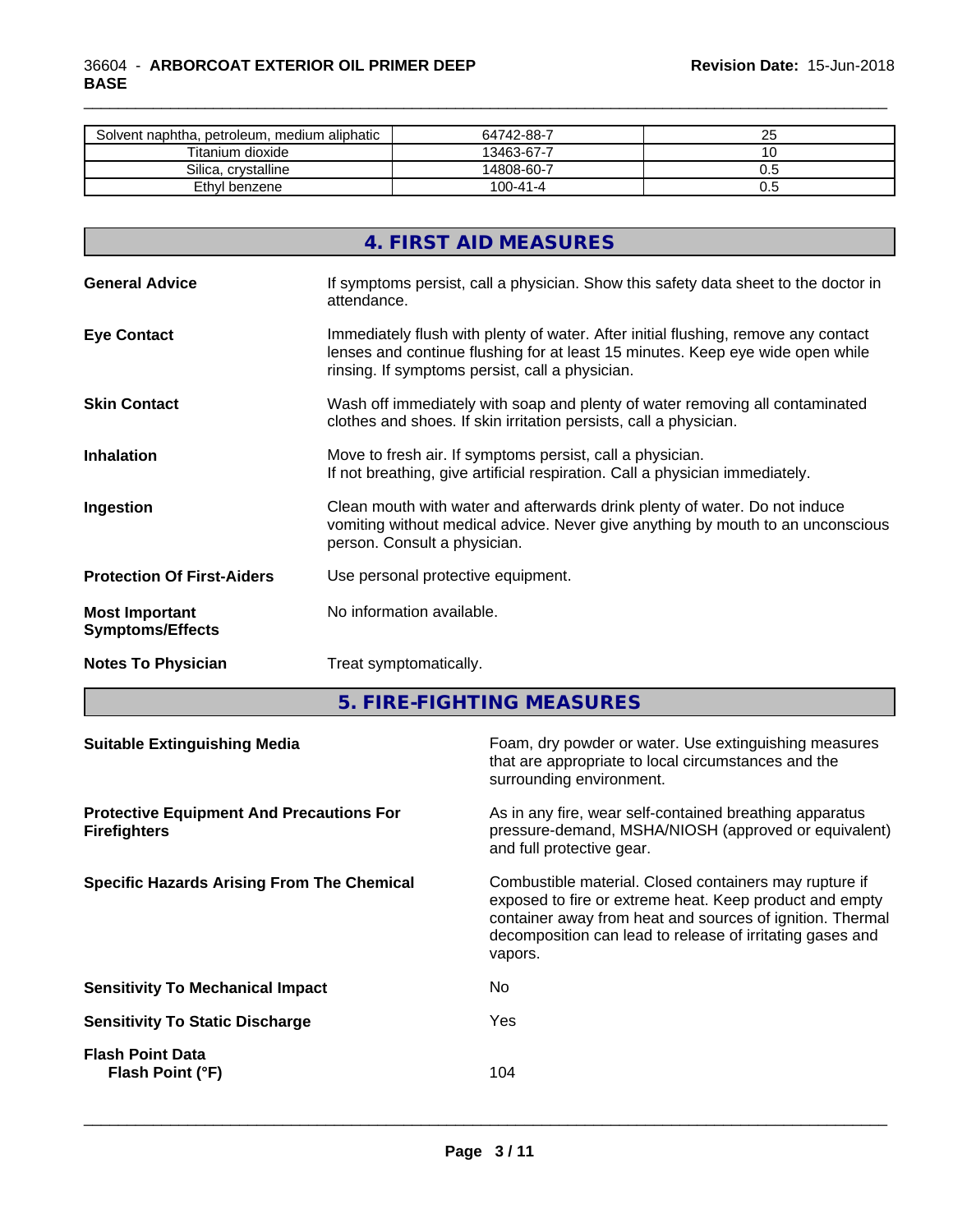|                        | 40                    |                                |
|------------------------|-----------------------|--------------------------------|
|                        | <b>PMCC</b>           |                                |
|                        |                       |                                |
|                        | Not available         |                                |
|                        |                       |                                |
| <b>Flammability: 2</b> | <b>Instability: 0</b> | <b>Special: Not Applicable</b> |
|                        |                       |                                |
|                        |                       | Not available                  |

- 
- 1 Slightly
- 2 Moderate
- 3 High
- 4 Severe

*The ratings assigned are only suggested ratings, the contractor/employer has ultimate responsibilities for NFPA ratings where this system is used.*

*Additional information regarding the NFPA rating system is available from the National Fire Protection Agency (NFPA) at www.nfpa.org.*

|                                  | 6. ACCIDENTAL RELEASE MEASURES                                                                                                                                                                                                                                                                                                                                                                |
|----------------------------------|-----------------------------------------------------------------------------------------------------------------------------------------------------------------------------------------------------------------------------------------------------------------------------------------------------------------------------------------------------------------------------------------------|
| <b>Personal Precautions</b>      | Use personal protective equipment. Remove all sources of ignition.                                                                                                                                                                                                                                                                                                                            |
| <b>Other Information</b>         | Prevent further leakage or spillage if safe to do so. Do not allow material to<br>contaminate ground water system. Prevent product from entering drains. Do not<br>flush into surface water or sanitary sewer system. Local authorities should be<br>advised if significant spillages cannot be contained.                                                                                    |
| <b>Environmental precautions</b> | See Section 12 for additional Ecological Information.                                                                                                                                                                                                                                                                                                                                         |
| <b>Methods for Cleaning Up</b>   | Dam up. Soak up with inert absorbent material. Pick up and transfer to properly<br>labeled containers. Clean contaminated surface thoroughly.                                                                                                                                                                                                                                                 |
|                                  | 7. HANDLING AND STORAGE                                                                                                                                                                                                                                                                                                                                                                       |
| <b>Handling</b>                  | Use only in area provided with appropriate exhaust ventilation. Do not breathe<br>vapors or spray mist. Wear personal protective equipment. Take precautionary<br>measures against static discharges. To avoid ignition of vapors by static electricity<br>discharge, all metal parts of the equipment must be grounded. Keep away from<br>open flames, hot surfaces and sources of ignition. |
| <b>Storage</b>                   | Keep containers tightly closed in a dry, cool and well-ventilated place. Keep away<br>from heat. Keep away from open flames, hot surfaces and sources of ignition.<br>Keep in properly labeled containers. Keep out of the reach of children.                                                                                                                                                 |
|                                  | <b>DANGER</b> - Rags, steel wool or waste soaked with this product may<br>spontaneously catch fire if improperly discarded. Immediately after use, place<br>rags, steel wool or waste in a sealed water-filled metal container.                                                                                                                                                               |
| <b>Incompatible Materials</b>    | Incompatible with strong acids and bases and strong oxidizing agents.                                                                                                                                                                                                                                                                                                                         |
|                                  |                                                                                                                                                                                                                                                                                                                                                                                               |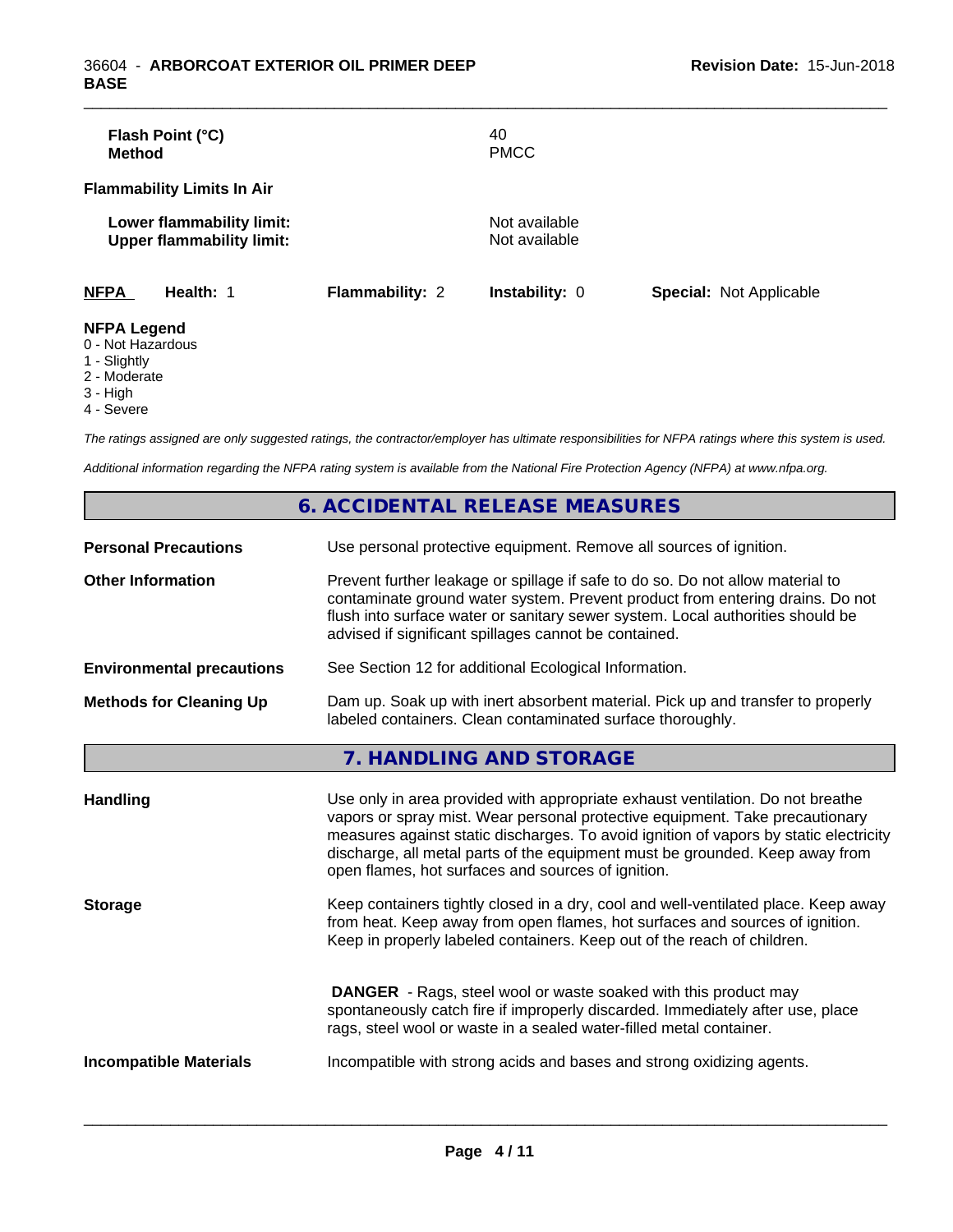# **8. EXPOSURE CONTROLS / PERSONAL PROTECTION**

\_\_\_\_\_\_\_\_\_\_\_\_\_\_\_\_\_\_\_\_\_\_\_\_\_\_\_\_\_\_\_\_\_\_\_\_\_\_\_\_\_\_\_\_\_\_\_\_\_\_\_\_\_\_\_\_\_\_\_\_\_\_\_\_\_\_\_\_\_\_\_\_\_\_\_\_\_\_\_\_\_\_\_\_\_\_\_\_\_\_\_\_\_

#### **Exposure Limits**

| Chemical name       | <b>ACGIH TLV</b>                | <b>OSHA PEL</b>            |
|---------------------|---------------------------------|----------------------------|
| Limestone           | N/E                             | 15 mg/m <sup>3</sup> - TWA |
|                     |                                 | $5 \text{ mg/m}^3$ - TWA   |
| Titanium dioxide    | 10 mg/m <sup>3</sup> - TWA      | 15 mg/m $3$ - TWA          |
| Silica, crystalline | $0.025$ mg/m <sup>3</sup> - TWA |                            |
| Ethyl benzene       | 20 ppm - TWA                    | 100 ppm - TWA              |
|                     |                                 | 435 mg/m $3$ - TWA         |

## **Legend**

ACGIH - American Conference of Governmental Industrial Hygienists Exposure Limits OSHA - Occupational Safety & Health Administration Exposure Limits N/E - Not Established

| <b>Engineering Measures</b> | Ensure adequate ventilation, especially in confined areas. |
|-----------------------------|------------------------------------------------------------|
|                             |                                                            |

**Personal Protective Equipment**

| <b>Eye/Face Protection</b><br><b>Skin Protection</b><br><b>Respiratory Protection</b> | Safety glasses with side-shields.<br>Long sleeved clothing. Protective gloves.<br>In operations where exposure limits are exceeded, use a NIOSH approved<br>respirator that has been selected by a technically qualified person for the specific<br>work conditions. When spraying the product or applying in confined areas, wear a<br>NIOSH approved respirator specified for paint spray or organic vapors. |
|---------------------------------------------------------------------------------------|----------------------------------------------------------------------------------------------------------------------------------------------------------------------------------------------------------------------------------------------------------------------------------------------------------------------------------------------------------------------------------------------------------------|
| <b>Hygiene Measures</b>                                                               | Avoid contact with skin, eyes and clothing. Remove and wash contaminated<br>clothing before re-use. Wash thoroughly after handling. When using do not eat,<br>drink or smoke.                                                                                                                                                                                                                                  |

# **9. PHYSICAL AND CHEMICAL PROPERTIES**

| Appearance<br>Odor<br><b>Odor Threshold</b><br>Density (Ibs/gal)<br><b>Specific Gravity</b><br>рH<br><b>Viscosity (cps)</b><br>Solubility(ies)<br><b>Water solubility</b><br><b>Evaporation Rate</b><br>Vapor pressure @20 °C (kPa)<br>Vapor density<br>Wt. % Solids<br>Vol. % Solids<br>Wt. % Volatiles<br>Vol. % Volatiles<br><b>VOC Regulatory Limit (g/L)</b><br><b>Boiling Point (°F)</b><br>275<br><b>Boiling Point (°C)</b><br>135 | liquid<br>solvent<br>No information available<br>$11.4 - 11.5$<br>$1.37 - 1.39$<br>No information available<br>No information available<br>No information available<br>No information available<br>No information available<br>No information available<br>No information available<br>70 - 80<br>$50 - 60$<br>$20 - 30$<br>$40 - 50$<br>< 350 |
|-------------------------------------------------------------------------------------------------------------------------------------------------------------------------------------------------------------------------------------------------------------------------------------------------------------------------------------------------------------------------------------------------------------------------------------------|------------------------------------------------------------------------------------------------------------------------------------------------------------------------------------------------------------------------------------------------------------------------------------------------------------------------------------------------|
|-------------------------------------------------------------------------------------------------------------------------------------------------------------------------------------------------------------------------------------------------------------------------------------------------------------------------------------------------------------------------------------------------------------------------------------------|------------------------------------------------------------------------------------------------------------------------------------------------------------------------------------------------------------------------------------------------------------------------------------------------------------------------------------------------|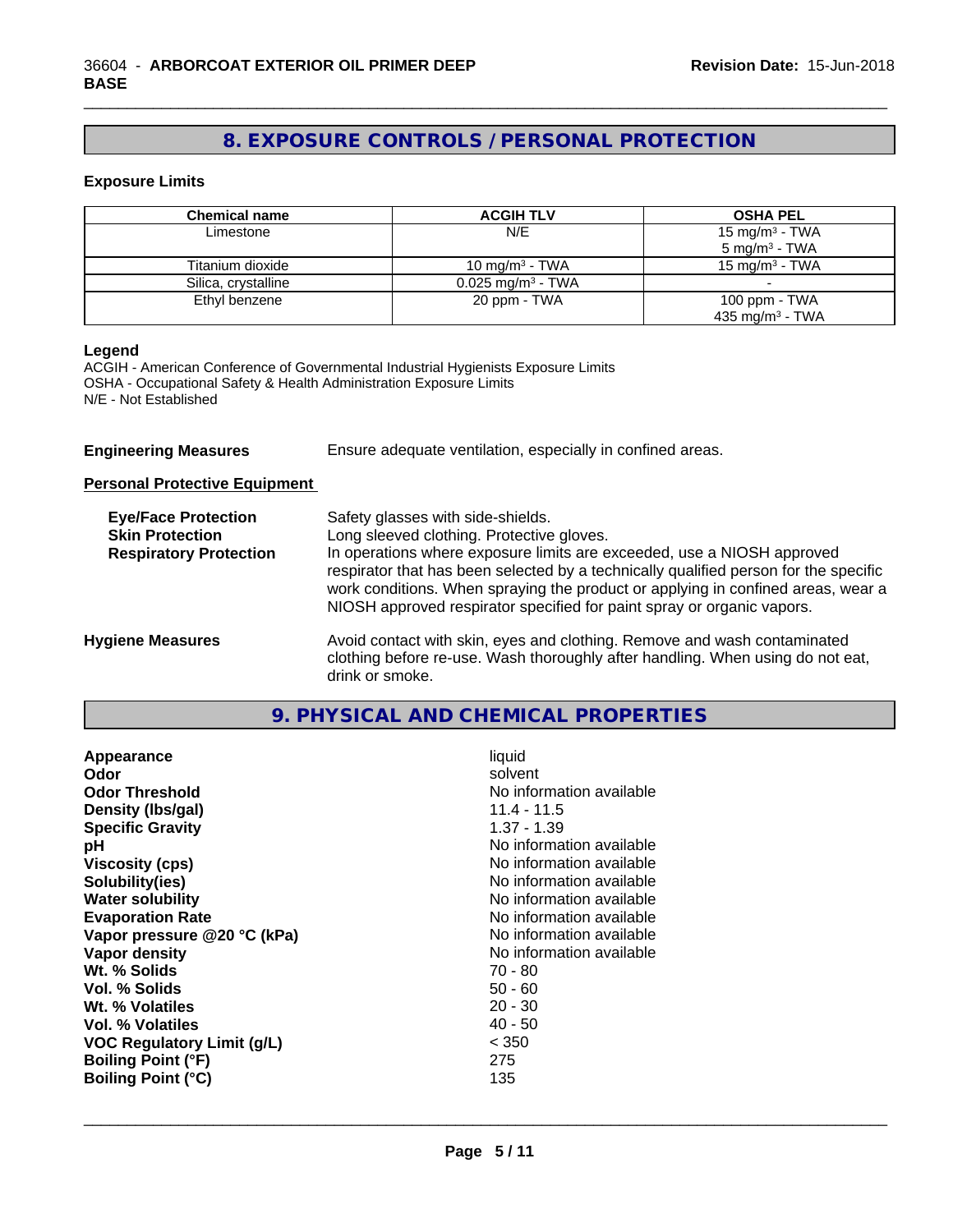- **Freezing Point (°F)**<br> **Freezing Point (°C)**<br> **Freezing Point (°C)**<br> **No** information available **Freezing Point (°C)** No information available to the No information and No information and No information and N<br>Flash Point (°F) 104 **Flash Point (°F) Flash Point**  $(^{\circ}C)$  40 **Method** PMCC **Flammability (solid, gas)** Not applicable **Upper flammability limit:** No information available **Lower flammability limit:** No information available **Autoignition Temperature (°F)** No information available **Autoignition Temperature (°C)** No information available **Decomposition Temperature (°F)** No information available **Decomposition Temperature (°C)** No information available **Partition coefficient** No information available
- 

\_\_\_\_\_\_\_\_\_\_\_\_\_\_\_\_\_\_\_\_\_\_\_\_\_\_\_\_\_\_\_\_\_\_\_\_\_\_\_\_\_\_\_\_\_\_\_\_\_\_\_\_\_\_\_\_\_\_\_\_\_\_\_\_\_\_\_\_\_\_\_\_\_\_\_\_\_\_\_\_\_\_\_\_\_\_\_\_\_\_\_\_\_

# **10. STABILITY AND REACTIVITY**

**Reactivity Not Applicable Not Applicable** 

**Chemical Stability Stability** Stable under normal conditions. Hazardous polymerisation does not occur.

**Conditions to avoid Keep away from open flames, hot surfaces, static Conditions to avoid Keep away from open flames**, hot surfaces, static electricity and sources of ignition.

**Incompatible Materials Incompatible with strong acids and bases and strong** oxidizing agents.

**Hazardous Decomposition Products** Thermal decomposition can lead to release of irritating gases and vapors.

**Possibility of hazardous reactions** None under normal conditions of use.

**11. TOXICOLOGICAL INFORMATION**

**Product Information**

**Information on likely routes of exposure**

**Principal Routes of Exposure** Eye contact, skin contact and inhalation.

**Acute Toxicity** 

**Product Information** Repeated or prolonged exposure to organic solvents may lead to permanent brain and nervous system damage. Intentional misuse by deliberately concentrating and inhaling vapors may be harmful or fatal.

 $\overline{\phantom{a}}$  ,  $\overline{\phantom{a}}$  ,  $\overline{\phantom{a}}$  ,  $\overline{\phantom{a}}$  ,  $\overline{\phantom{a}}$  ,  $\overline{\phantom{a}}$  ,  $\overline{\phantom{a}}$  ,  $\overline{\phantom{a}}$  ,  $\overline{\phantom{a}}$  ,  $\overline{\phantom{a}}$  ,  $\overline{\phantom{a}}$  ,  $\overline{\phantom{a}}$  ,  $\overline{\phantom{a}}$  ,  $\overline{\phantom{a}}$  ,  $\overline{\phantom{a}}$  ,  $\overline{\phantom{a}}$ 

#### **Symptoms related to the physical,chemical and toxicological characteristics**

**Symptoms** No information available.

# **Delayed and immediate effects as well as chronic effects from short and long-term exposure**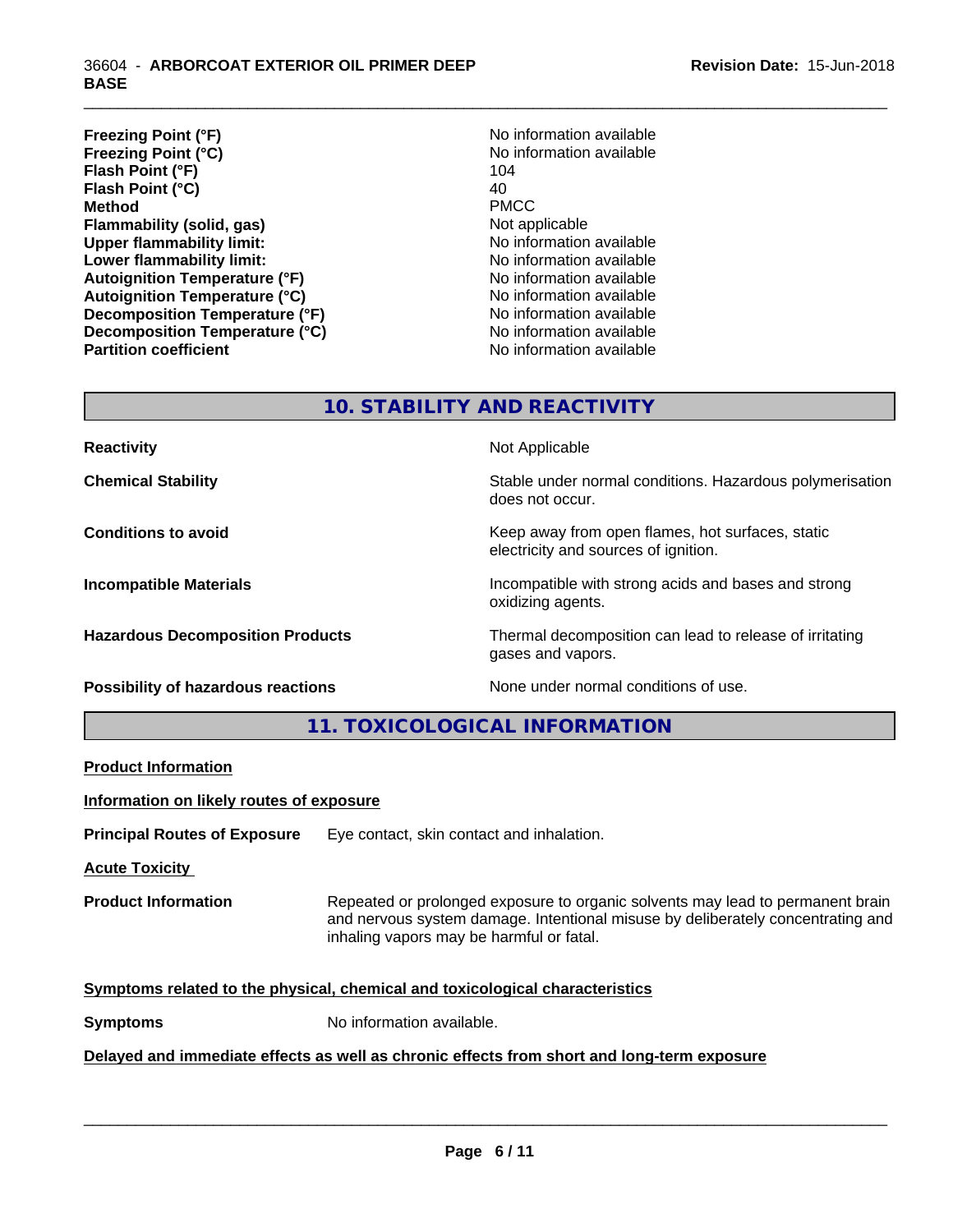| Eye contact                     | Contact with eyes may cause irritation.                                           |
|---------------------------------|-----------------------------------------------------------------------------------|
| <b>Skin contact</b>             | May cause skin irritation and/or dermatitis. Prolonged skin contact may defat the |
|                                 | skin and produce dermatitis.                                                      |
| Ingestion                       | Ingestion may cause irritation to mucous membranes. Small amounts of this         |
|                                 | product aspirated into the respiratory system during ingestion or vomiting may    |
|                                 | cause mild to severe pulmonary injury, possibly progressing to death.             |
| <b>Inhalation</b>               | High vapor / aerosol concentrations are irritating to the eyes, nose, throat and  |
|                                 | lungs and may cause headaches, dizziness, drowsiness, unconsciousness, and        |
|                                 | other central nervous system effects.                                             |
| <b>Sensitization</b>            | No information available.                                                         |
| <b>Neurological Effects</b>     | No information available.                                                         |
| <b>Mutagenic Effects</b>        | No information available.                                                         |
| <b>Reproductive Effects</b>     | No information available.                                                         |
| <b>Developmental Effects</b>    | No information available.                                                         |
| <b>Target organ effects</b>     | No information available.                                                         |
| <b>STOT - repeated exposure</b> | Causes damage to organs through prolonged or repeated exposure if inhaled.        |
| <b>STOT - single exposure</b>   | No information available.                                                         |
| Other adverse effects           | No information available.                                                         |
| <b>Aspiration Hazard</b>        | May be harmful if swallowed and enters airways. Small amounts of this product     |
|                                 | aspirated into the respiratory system during ingestion or vomiting may cause mild |
|                                 | to severe pulmonary injury, possibly progressing to death.                        |

\_\_\_\_\_\_\_\_\_\_\_\_\_\_\_\_\_\_\_\_\_\_\_\_\_\_\_\_\_\_\_\_\_\_\_\_\_\_\_\_\_\_\_\_\_\_\_\_\_\_\_\_\_\_\_\_\_\_\_\_\_\_\_\_\_\_\_\_\_\_\_\_\_\_\_\_\_\_\_\_\_\_\_\_\_\_\_\_\_\_\_\_\_

#### **Numerical measures of toxicity**

#### **The following values are calculated based on chapter 3.1 of the GHS document**

| <b>ATEmix (oral)</b> | 19316 mg/kg |
|----------------------|-------------|
| ATEmix (dermal)      | 13002 mg/kg |

#### **Component Information**

#### **Acute Toxicity**

Solvent naphtha, petroleum, medium aliphatic LD50 Oral: > 6240 mg/kg (Rat) LD50 Dermal: > 3120 mg/kg (Rabbit) LC50 Inhalation (Vapor): 1400 ppm (Rat, 4 hr.) Titanium dioxide LD50 Oral: > 10000 mg/kg (Rat) Silica, crystalline LD50 Oral: 500 mg/kg (Rat) Ethyl benzene LD50 Oral: mg/kg (Rat) LD50 Dermal: > mg/kg (Rabbit) LC50 Inhalation (Vapor): mg/m<sup>3</sup> (Rat, 2 hr.)

## **Carcinogenicity**

*The information below indicateswhether each agency has listed any ingredient as a carcinogen:.*

| <b>Chemical name</b> | <b>IARC</b>         | <b>NTP</b>  | <b>OSHA</b> |
|----------------------|---------------------|-------------|-------------|
|                      | 2B - Possible Human |             | Listed      |
| Titanium dioxide     | Carcinoɑen          |             |             |
|                      | - Human Carcinogen  | Known Human | Listed      |
| Silica, crystalline  |                     | Carcinogen  |             |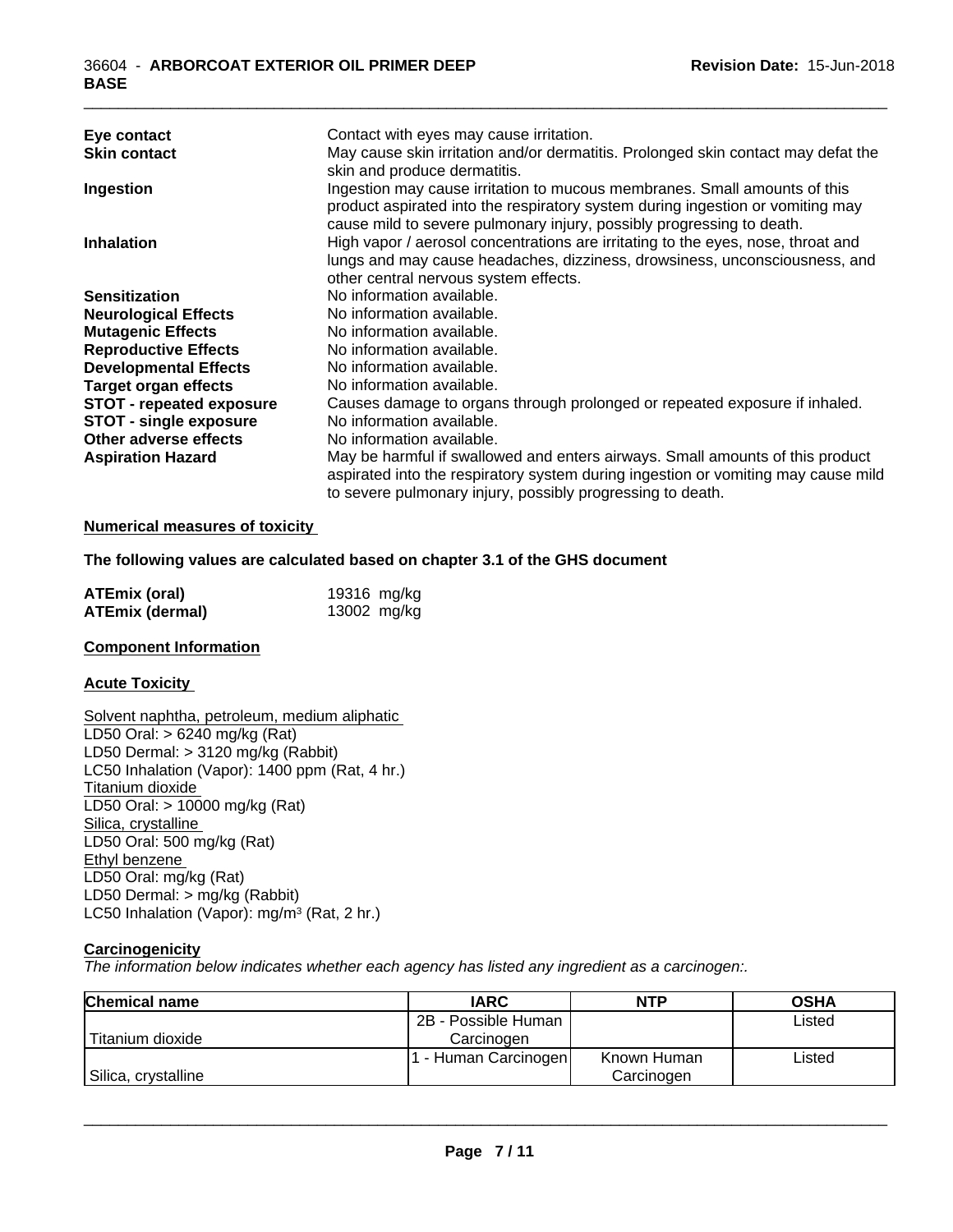## 36604 - **ARBORCOAT EXTERIOR OIL PRIMER DEEP BASE**

|                              | ם מ<br>nar<br>⊣ur<br>114<br>,,,<br><u>_</u> | <b>IStec</b> |
|------------------------------|---------------------------------------------|--------------|
| .<br>. E 1<br><br><u>. u</u> |                                             |              |

\_\_\_\_\_\_\_\_\_\_\_\_\_\_\_\_\_\_\_\_\_\_\_\_\_\_\_\_\_\_\_\_\_\_\_\_\_\_\_\_\_\_\_\_\_\_\_\_\_\_\_\_\_\_\_\_\_\_\_\_\_\_\_\_\_\_\_\_\_\_\_\_\_\_\_\_\_\_\_\_\_\_\_\_\_\_\_\_\_\_\_\_\_

• Crystalline Silica has been determined to be carcinogenic to humans by IARC (1) when in respirable form. Risk of cancer depends on duration and level of inhalation exposure to spray mist or dust from sanding the dried paint.• Although IARC has classified titanium dioxide as possibly carcinogenic to humans (2B), their summary concludes: "No significant exposure to titanium dioxide is thought to occur during the use of products in which titanium dioxide is bound to other materials, such as paint."

#### **Legend**

IARC - International Agency for Research on Cancer NTP - National Toxicity Program OSHA - Occupational Safety & Health Administration

**12. ECOLOGICAL INFORMATION**

# **Ecotoxicity Effects**

The environmental impact of this product has not been fully investigated.

# **Product Information**

## **Acute Toxicity to Fish**

No information available

## **Acute Toxicity to Aquatic Invertebrates**

No information available

#### **Acute Toxicity to Aquatic Plants**

No information available

#### **Persistence / Degradability**

No information available.

#### **Bioaccumulation**

There is no data for this product.

# **Mobility in Environmental Media**

No information available.

**Ozone** No information available

# **Component Information**

#### **Acute Toxicity to Fish**

Titanium dioxide  $LC50:$  > 1000 mg/L (Fathead Minnow - 96 hr.) Ethyl benzene LC50: 12.1 mg/L (Fathead Minnow - 96 hr.)

#### **Acute Toxicity to Aquatic Invertebrates**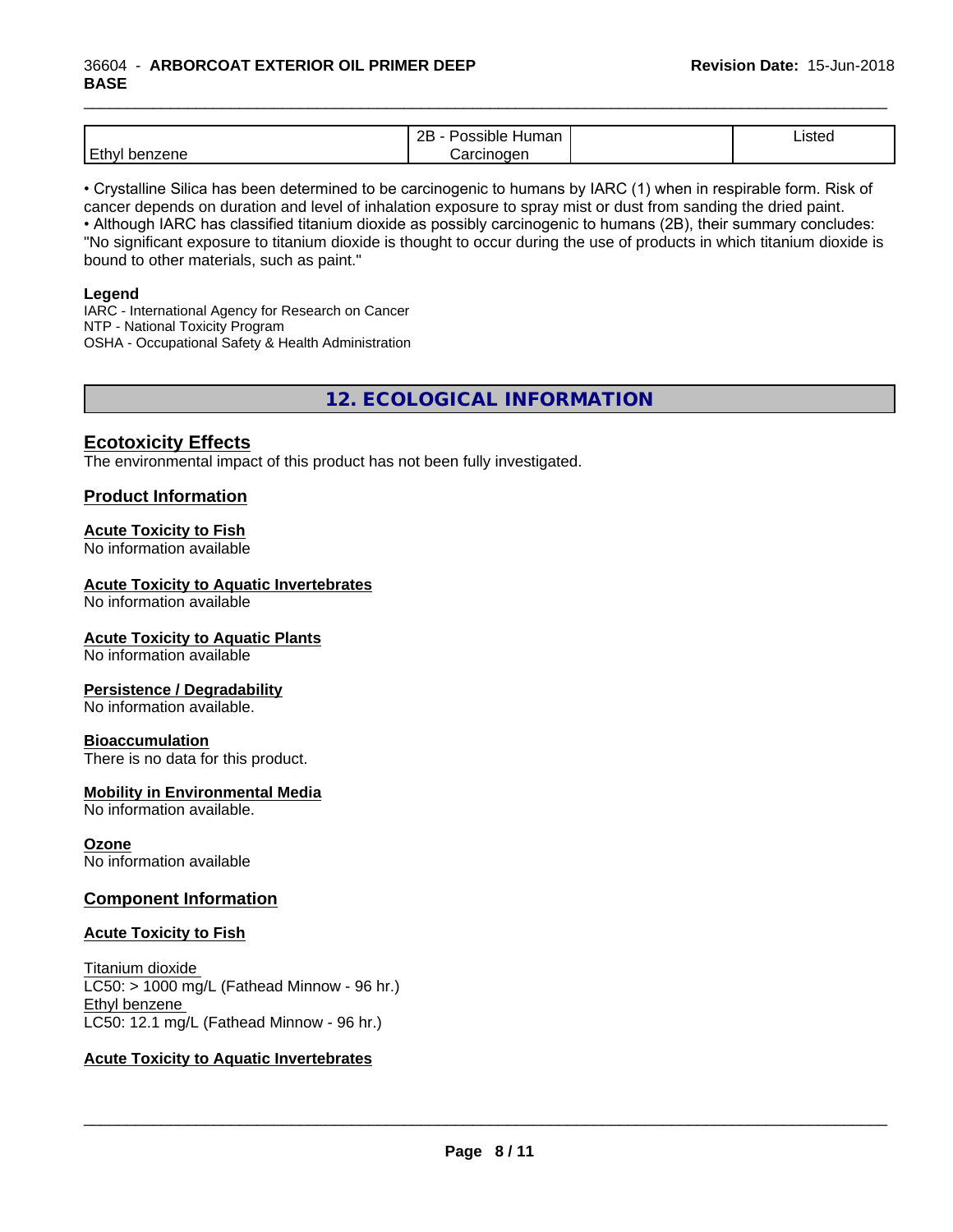Ethyl benzene EC50: 1.8 mg/L (Daphnia magna - 48 hr.)

## **Acute Toxicity to Aquatic Plants**

Ethyl benzene

EC50: 4.6 mg/L (Green algae (Scenedesmus subspicatus), 72 hrs.)

|                                | 13. DISPOSAL CONSIDERATIONS                                                                                                                                                                                               |
|--------------------------------|---------------------------------------------------------------------------------------------------------------------------------------------------------------------------------------------------------------------------|
| <b>Waste Disposal Method</b>   | Dispose of in accordance with federal, state, and local regulations. Local<br>requirements may vary, consult your sanitation department or state-designated<br>environmental protection agency for more disposal options. |
| <b>Empty Container Warning</b> | Emptied containers may retain product residue. Follow label warnings even after<br>container is emptied. Residual vapors may explode on ignition.                                                                         |

\_\_\_\_\_\_\_\_\_\_\_\_\_\_\_\_\_\_\_\_\_\_\_\_\_\_\_\_\_\_\_\_\_\_\_\_\_\_\_\_\_\_\_\_\_\_\_\_\_\_\_\_\_\_\_\_\_\_\_\_\_\_\_\_\_\_\_\_\_\_\_\_\_\_\_\_\_\_\_\_\_\_\_\_\_\_\_\_\_\_\_\_\_

**14. TRANSPORT INFORMATION**

**DOT**

| uı                          |                                                                             |
|-----------------------------|-----------------------------------------------------------------------------|
| <b>Proper Shipping Name</b> | <b>PAINT</b>                                                                |
| <b>Hazard class</b>         |                                                                             |
| UN-No.                      | UN1263                                                                      |
| <b>Packing Group</b>        | Ш                                                                           |
| <b>Description</b>          | UN1263, PAINT, 3, III, Marine Pollutant (Solvent naphtha, petroleum, medium |
|                             | aliphatic)                                                                  |
|                             |                                                                             |

In the US this material may be reclassified as a Combustible Liquid and is not regulated in containers of less than 119 gallons (450 liters) via surface transportation (refer to 49CFR173.120(b)(2) for further information).

| <b>ICAO / IATA</b> | Contact the preparer for further information. |
|--------------------|-----------------------------------------------|
|                    |                                               |

**IMDG / IMO** Contact the preparer for further information.

**15. REGULATORY INFORMATION**

# **International Inventories**

| <b>TSCA: United States</b> | Yes - All components are listed or exempt. |
|----------------------------|--------------------------------------------|
| <b>DSL: Canada</b>         | Yes - All components are listed or exempt. |

# **Federal Regulations**

# **SARA 311/312 hazardous categorization**

| Acute health hazard               | Yes |
|-----------------------------------|-----|
| Chronic Health Hazard             | Yes |
| Fire hazard                       | Yes |
| Sudden release of pressure hazard | N٥  |
| Reactive Hazard                   | N٥  |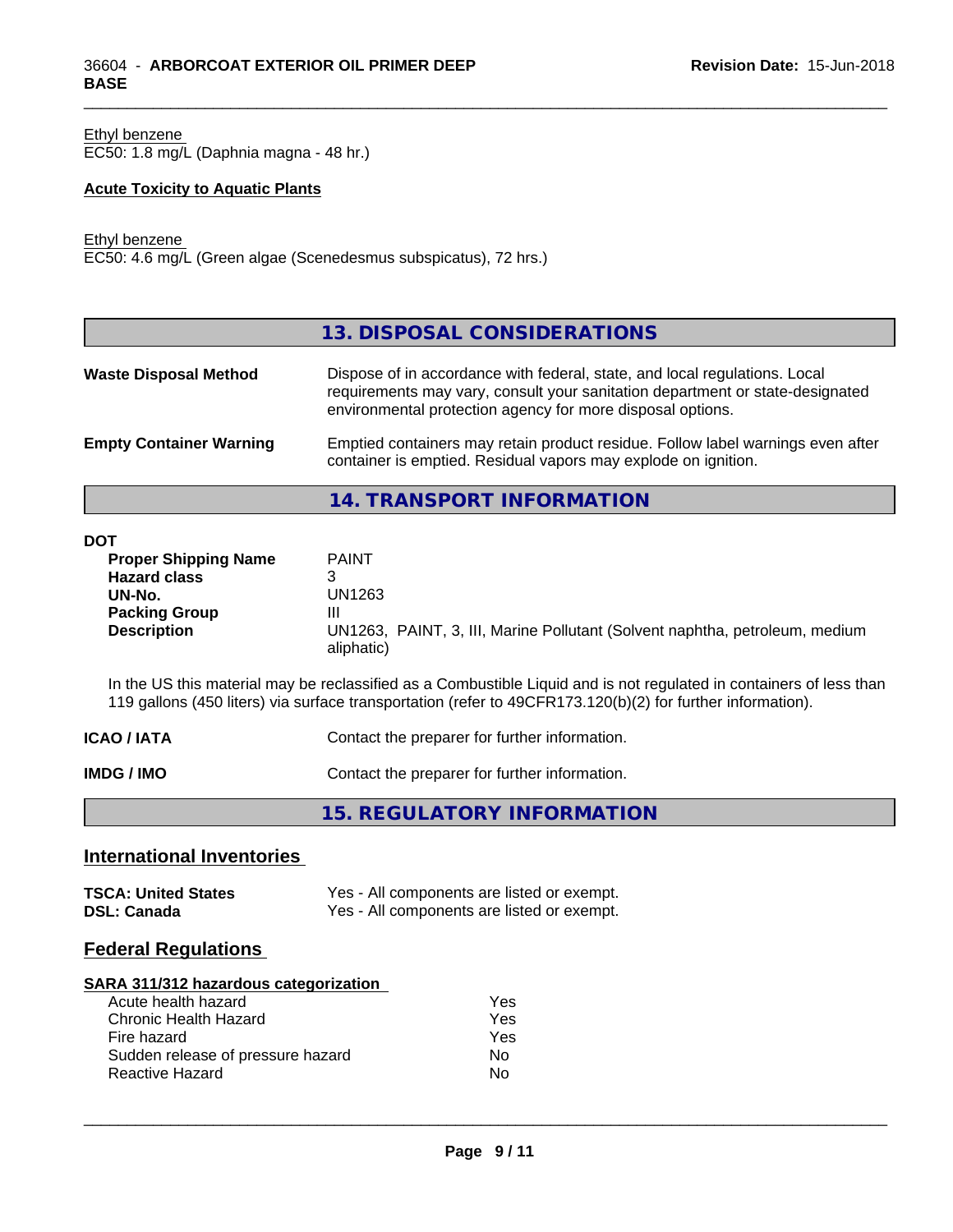## **SARA 313**

Section 313 of Title III of the Superfund Amendments and Reauthorization Act of 1986 (SARA). This product contains a chemical or chemicals which are subject to the reporting requirements of the Act and Title 40 of the Code of Federal Regulations, Part 372:

\_\_\_\_\_\_\_\_\_\_\_\_\_\_\_\_\_\_\_\_\_\_\_\_\_\_\_\_\_\_\_\_\_\_\_\_\_\_\_\_\_\_\_\_\_\_\_\_\_\_\_\_\_\_\_\_\_\_\_\_\_\_\_\_\_\_\_\_\_\_\_\_\_\_\_\_\_\_\_\_\_\_\_\_\_\_\_\_\_\_\_\_\_

| <b>Chemical name</b><br>Ethyl benzene                                                                                   | CAS No.<br>$100 - 41 - 4$ | Weight-%<br>0.5 | <b>CERCLA/SARA 313</b><br>(de minimis concentration)<br>0.1 |
|-------------------------------------------------------------------------------------------------------------------------|---------------------------|-----------------|-------------------------------------------------------------|
| Clean Air Act, Section 112 Hazardous Air Pollutants (HAPs) (see 40 CFR 61)<br>This product contains the following HAPs: |                           |                 |                                                             |
| <b>Chemical name</b>                                                                                                    | CAS No.                   | Weight-%        | <b>Hazardous Air Pollutant</b>                              |
| Ethyl benzene                                                                                                           | $100 - 41 - 4$            | 0.5             | <u>(HAP)</u><br>Listed                                      |
|                                                                                                                         |                           |                 |                                                             |

# **US State Regulations**

#### **California Proposition 65**

⚠ **WARNING:** Cancer and Reproductive Harm– www.P65warnings.ca.gov

# **State Right-to-Know**

| <b>Chemical name</b>                              | <b>Massachusetts</b> | <b>New Jersey</b> | <b>Pennsylvania</b> |
|---------------------------------------------------|----------------------|-------------------|---------------------|
| Limestone                                         |                      |                   |                     |
| Solvent naphtha, petroleum, medium  <br>aliphatic |                      |                   |                     |
| Titanium dioxide                                  |                      |                   |                     |
| Silica, crystalline                               |                      |                   |                     |

#### **Legend**

X - Listed

**16. OTHER INFORMATION**

**HMIS** - **Health:** 1\* **Flammability:** 2 **Reactivity:** 0 **PPE:** -

 $\overline{\phantom{a}}$  ,  $\overline{\phantom{a}}$  ,  $\overline{\phantom{a}}$  ,  $\overline{\phantom{a}}$  ,  $\overline{\phantom{a}}$  ,  $\overline{\phantom{a}}$  ,  $\overline{\phantom{a}}$  ,  $\overline{\phantom{a}}$  ,  $\overline{\phantom{a}}$  ,  $\overline{\phantom{a}}$  ,  $\overline{\phantom{a}}$  ,  $\overline{\phantom{a}}$  ,  $\overline{\phantom{a}}$  ,  $\overline{\phantom{a}}$  ,  $\overline{\phantom{a}}$  ,  $\overline{\phantom{a}}$ 

#### **HMIS Legend**

- 0 Minimal Hazard
- 1 Slight Hazard
- 2 Moderate Hazard
- 3 Serious Hazard
- 4 Severe Hazard
- \* Chronic Hazard

X - Consult your supervisor or S.O.P. for "Special" handling instructions.

*Note: The PPE rating has intentionally been left blank. Choose appropriate PPE that will protect employees from the hazards the material will present under the actual normal conditions of use.*